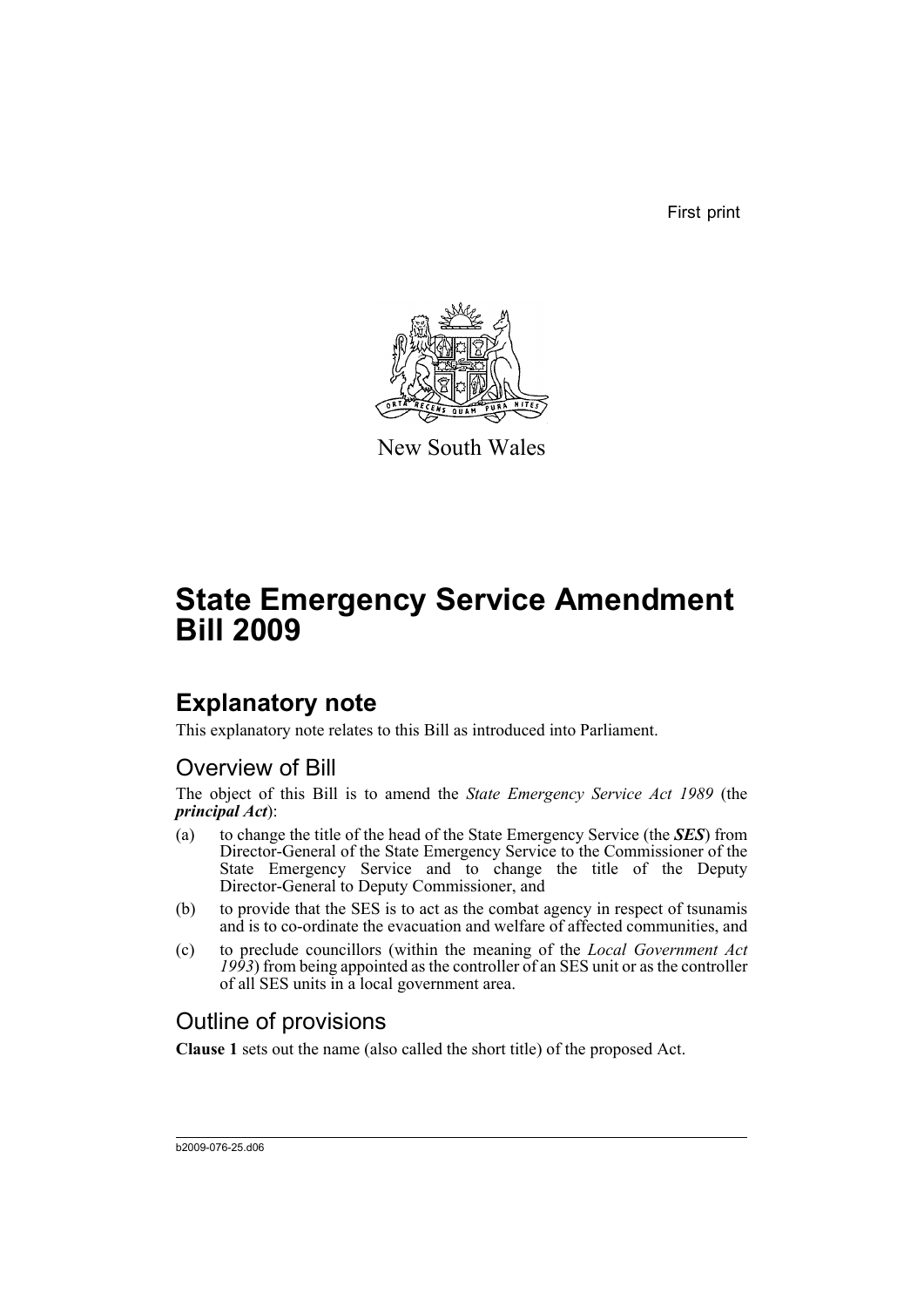Explanatory note

**Clause 2** provides for the commencement of the proposed Act (except for Schedule 1 [11]) on the date of assent to the proposed Act. Schedule 1 [11] commences on the later of the date of assent to the proposed Act or 1 July 2009 (the date of the commencement of Schedule 6.3 [1] to the *State Revenue and Other Legislation Amendment (Budget Measures) Act 2008* that inserts the provisions being amended).

#### **Schedule 1 Amendment of State Emergency Service Act 1989 No 164**

**Schedule 1 [1], [3], [5] and [11]** give effect to the object set out in paragraph (a) of the Overview.

**Schedule 1 [4]** gives effect to the object set out in paragraph (b) of the Overview.

**Schedule 1 [2]** provides that notes in the principal Act do not form part of that Act.

**Schedule 1 [10]** provides that the emergency powers that the SES has in relation to floods, storms and emergencies which the State Emergency Operations Controller directs the SES to deal with also apply in relation to tsunamis.

**Schedule 1 [6]–[9]** give effect to the object set out in paragraph (c) of the Overview.

**Schedule 1 [12]** enables savings and transitional regulations to be made consequent on the enactment of the proposed Act.

**Schedule 1 [13]** inserts specific savings and transitional provisions consequent on the enactment of the proposed Act. Among other things, the provisions make it clear that the amendments precluding councillors from being appointed as unit controllers or local controllers do not affect the appointment of councillors who are also unit controllers or local controllers on the commencement of the proposed amendments.

## **Schedule 2 Amendment of other Acts**

**Schedule 2.1** amends the *Public Finance and Audit Act 1983* as a consequence of the change of title of the head of the State Emergency Service.

**Schedule 2.2** amends the *Public Sector Employment and Management Act 2002* as a consequence of the change of title of the head of the State Emergency Service.

**Schedule 2.3** amends the *State Emergency and Rescue Management Act 1989* as a consequence of the change of title of the head of the State Emergency Service.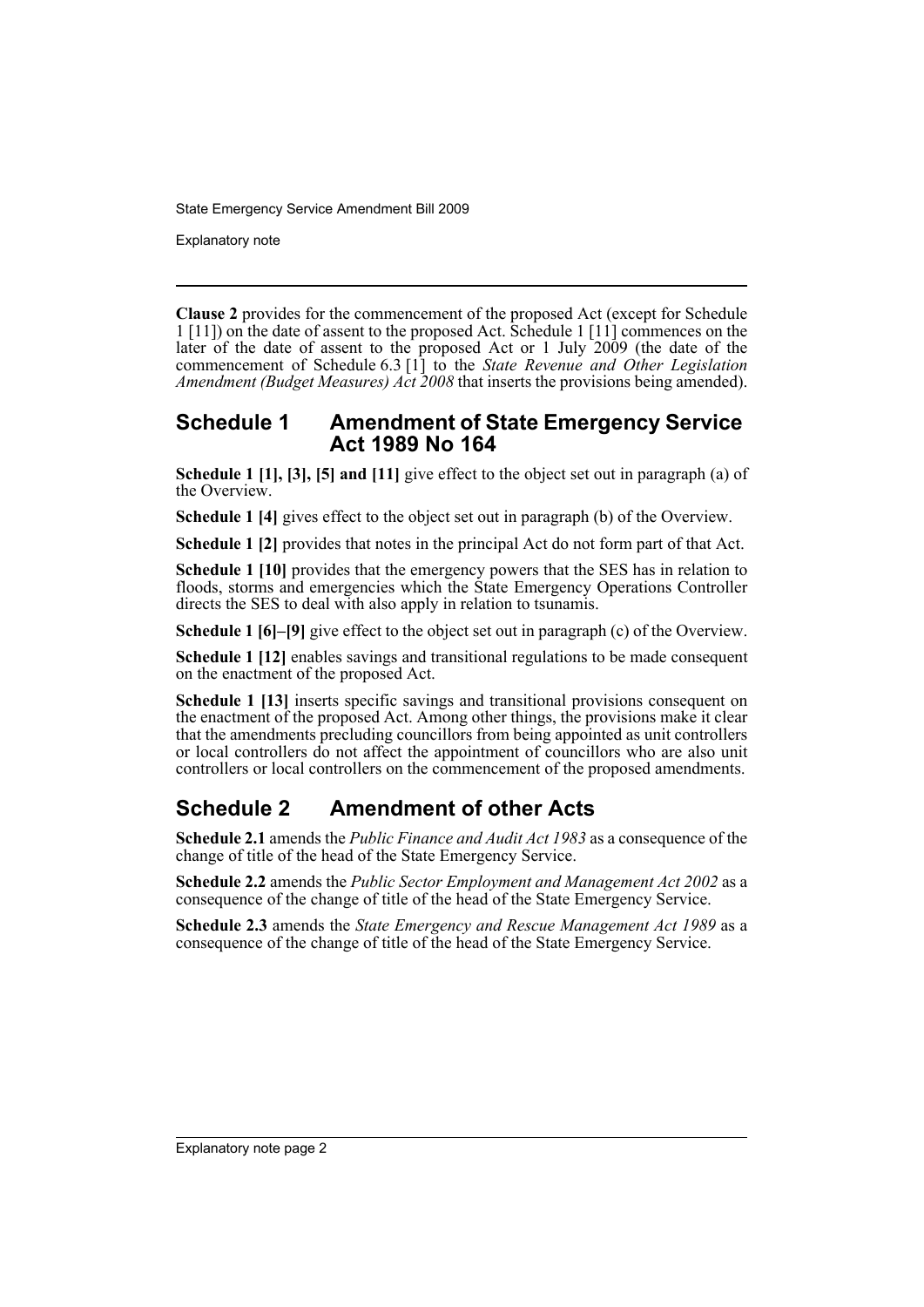First print



New South Wales

# **State Emergency Service Amendment Bill 2009**

# **Contents**

|                                                                 | Page |
|-----------------------------------------------------------------|------|
| Name of Act<br>$1 \quad$                                        |      |
| 2 Commencement                                                  |      |
| Schedule 1 Amendment of State Emergency Service Act 1989 No 164 | 3    |
| Schedule 2 Amendment of other Acts                              | 6.   |
|                                                                 |      |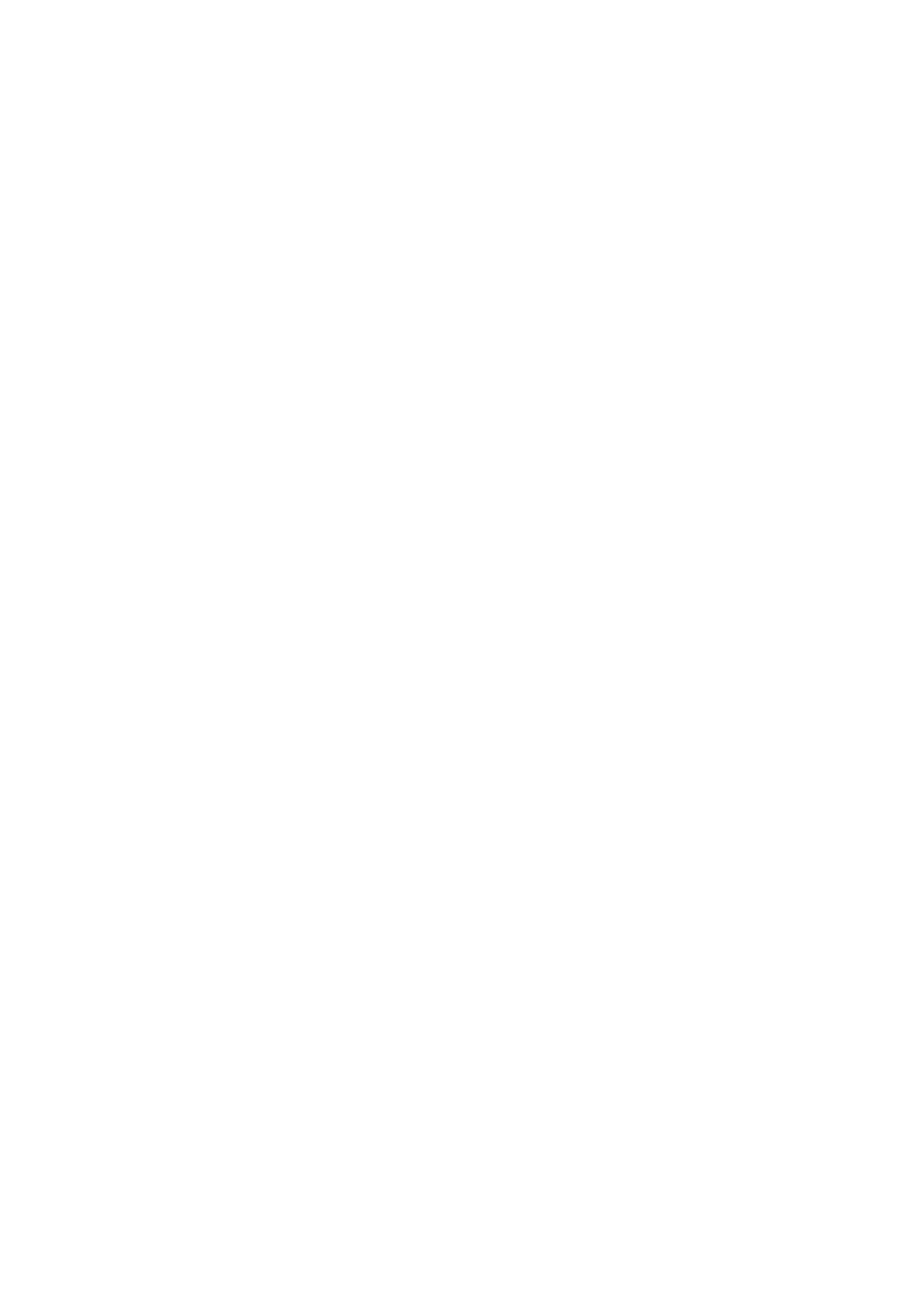

New South Wales

# **State Emergency Service Amendment Bill 2009**

No , 2009

#### **A Bill for**

An Act to amend the *State Emergency Service Act 1989* to change the title of the head of the State Emergency Service, to make provision for the handling of tsunamis and to make further provision in relation to the appointment of local and unit controllers; and for other purposes.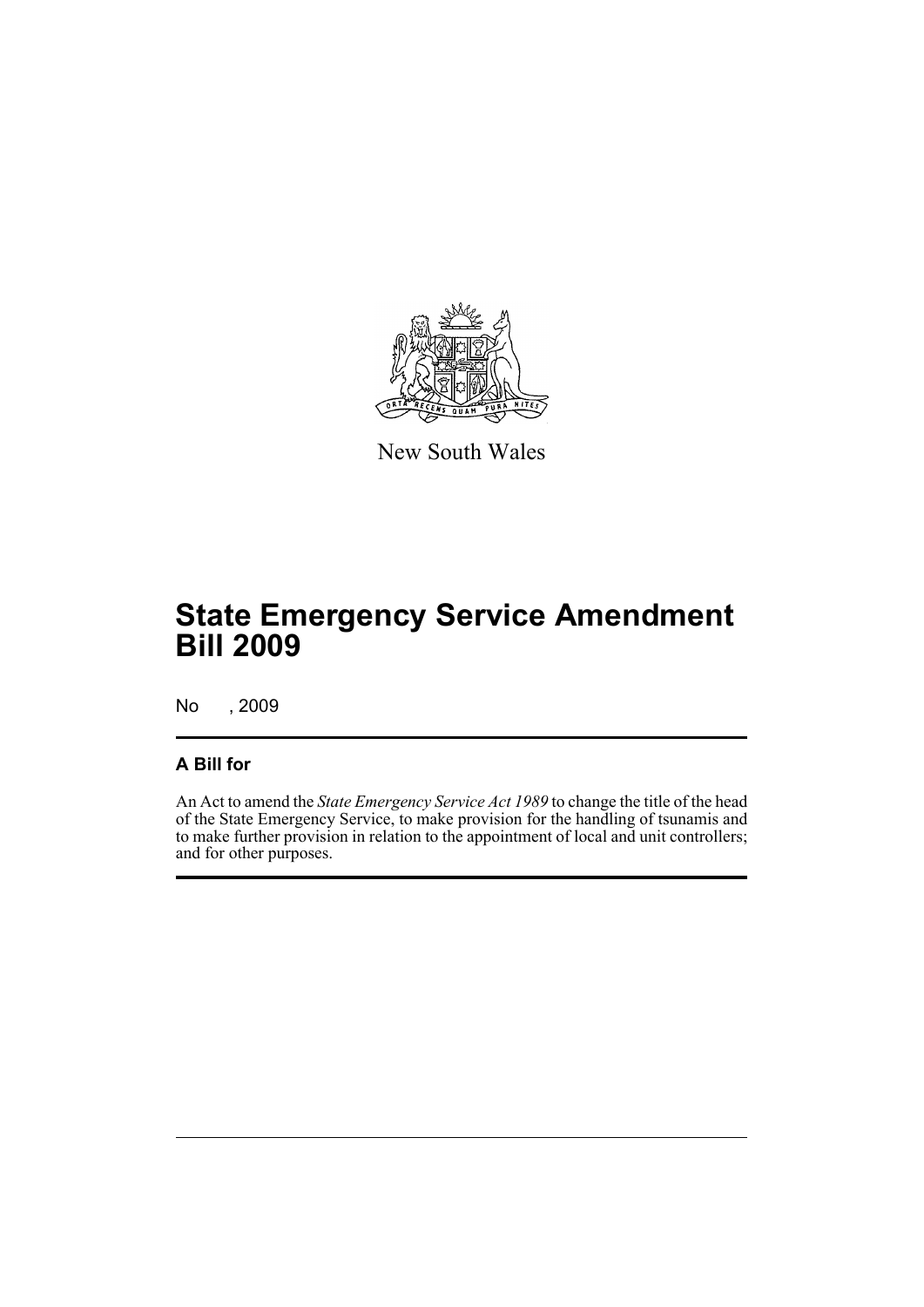<span id="page-5-1"></span><span id="page-5-0"></span>

|   |                     | The Legislature of New South Wales enacts:                                                     | 1 |  |
|---|---------------------|------------------------------------------------------------------------------------------------|---|--|
| 1 |                     | Name of Act                                                                                    |   |  |
|   |                     | This Act is the <i>State Emergency Service Amendment Act 2009</i> .                            | 3 |  |
| 2 | <b>Commencement</b> |                                                                                                |   |  |
|   | (1)                 | Except as provided by subsection (2), this Act commences on the date<br>of assent to this Act. |   |  |
|   | (2)                 | Schedule 1 [11] commences on the later of:                                                     | 7 |  |
|   |                     | the date of assent to this Act, or<br>(a)                                                      | 8 |  |
|   |                     | 1 July 2009.<br>(b)                                                                            | 9 |  |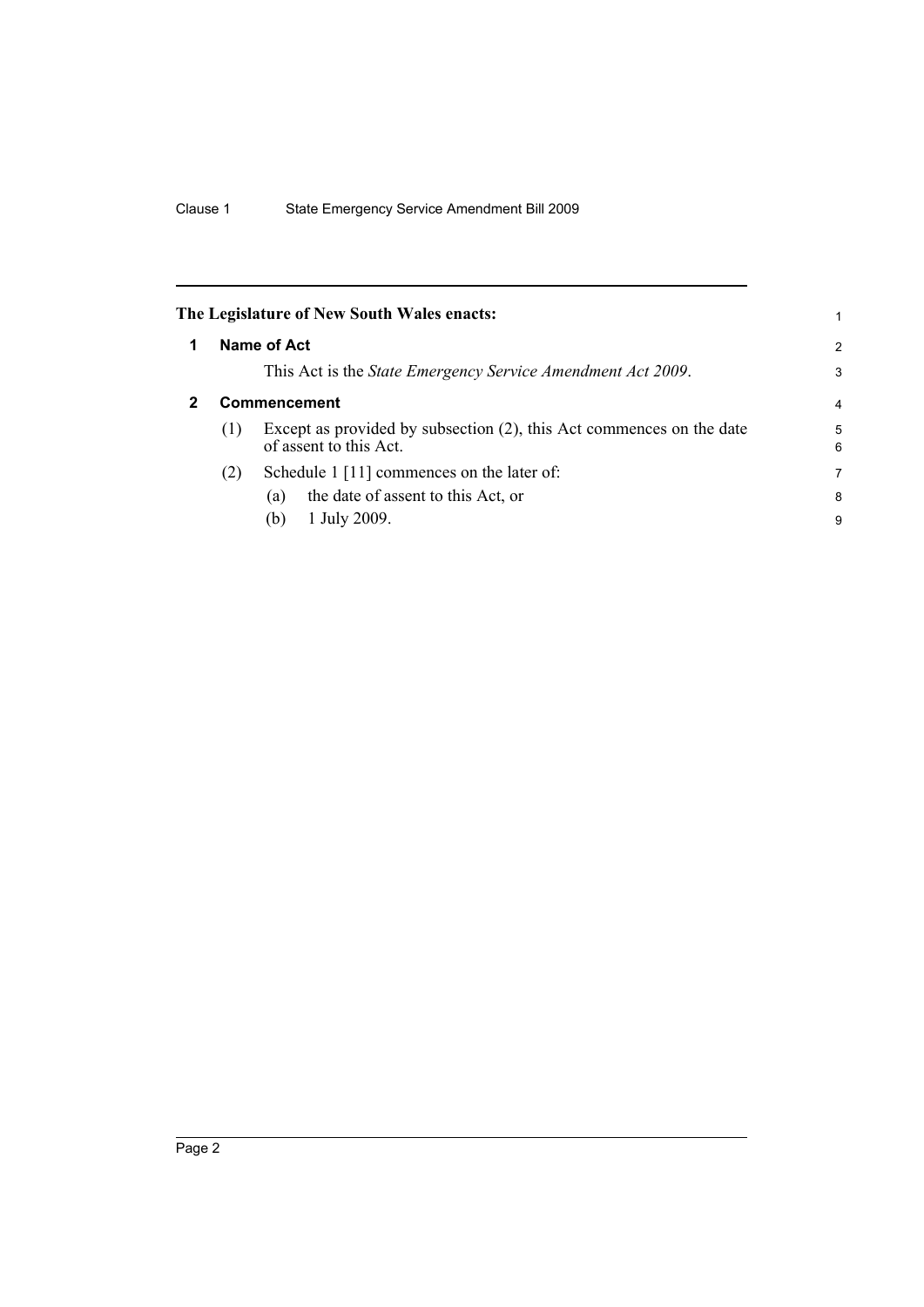Amendment of State Emergency Service Act 1989 No 164 Schedule 1

<span id="page-6-0"></span>

|     | <b>Schedule 1</b><br><b>Amendment of State Emergency Service</b><br>Act 1989 No 164                                                                                                     | $\mathbf{1}$<br>2        |  |  |
|-----|-----------------------------------------------------------------------------------------------------------------------------------------------------------------------------------------|--------------------------|--|--|
| [1] | <b>Section 3 Definitions</b>                                                                                                                                                            | 3                        |  |  |
|     | Omit the definitions of <i>Deputy Director-General</i> and <i>Director-General</i> from<br>section $3(1)$ :                                                                             | $\overline{4}$<br>5      |  |  |
|     | Insert instead:                                                                                                                                                                         | 6                        |  |  |
|     | <b>Commissioner</b> means the Commissioner of the State Emergency<br>Service holding office as such under the <i>Public Sector</i><br><b>Employment and Management Act 2002.</b>        | $\overline{7}$<br>8<br>9 |  |  |
|     | <b>Deputy Commissioner</b> means the Deputy Commissioner of the<br>State Emergency Service holding office as such under the <i>Public</i><br>Sector Employment and Management Act 2002. | 10<br>11<br>12           |  |  |
| [2] | Section 3 (3)                                                                                                                                                                           | 13                       |  |  |
|     | Insert after section $3(2)$ :                                                                                                                                                           | 14                       |  |  |
|     | Notes included in this Act do not form part of this Act.<br>(3)                                                                                                                         | 15                       |  |  |
| [3] | The whole Act (except Schedule 1 and except where otherwise amended<br>by this Schedule)                                                                                                | 16<br>17                 |  |  |
|     | Omit "Director-General" wherever occurring. Insert instead "Commissioner".                                                                                                              | 18                       |  |  |
| [4] | <b>Section 8 Functions of Service</b>                                                                                                                                                   |                          |  |  |
|     | Insert after section $8(1)(b)$ :                                                                                                                                                        |                          |  |  |
|     | to act as the combat agency for dealing with tsunamis and<br>(c)<br>to co-ordinate the evacuation and welfare of affected<br>communities,                                               | 21<br>22<br>23           |  |  |
| [5] | Sections 12 (1), 13 and 21 (1)                                                                                                                                                          |                          |  |  |
|     | Omit "Director-General's", wherever occurring.                                                                                                                                          | 25                       |  |  |
|     | Insert instead "Commissioner's".                                                                                                                                                        | 26                       |  |  |
| [6] | <b>Section 17 Local controllers</b>                                                                                                                                                     | 27                       |  |  |
|     | Insert at the end of section $17(1)$ :                                                                                                                                                  | 28                       |  |  |
|     | Note. Section 17CA provides that a councillor must not be appointed as<br>a local controller.                                                                                           | 29<br>30                 |  |  |
| [7] | <b>Section 17A Unit controllers</b>                                                                                                                                                     | 31                       |  |  |
|     | Insert at the end of section $17A(1)$ :                                                                                                                                                 | 32                       |  |  |
|     | Note. Section 17CA provides that a councillor must not be appointed as<br>a unit controller.                                                                                            | 33<br>34                 |  |  |
|     |                                                                                                                                                                                         |                          |  |  |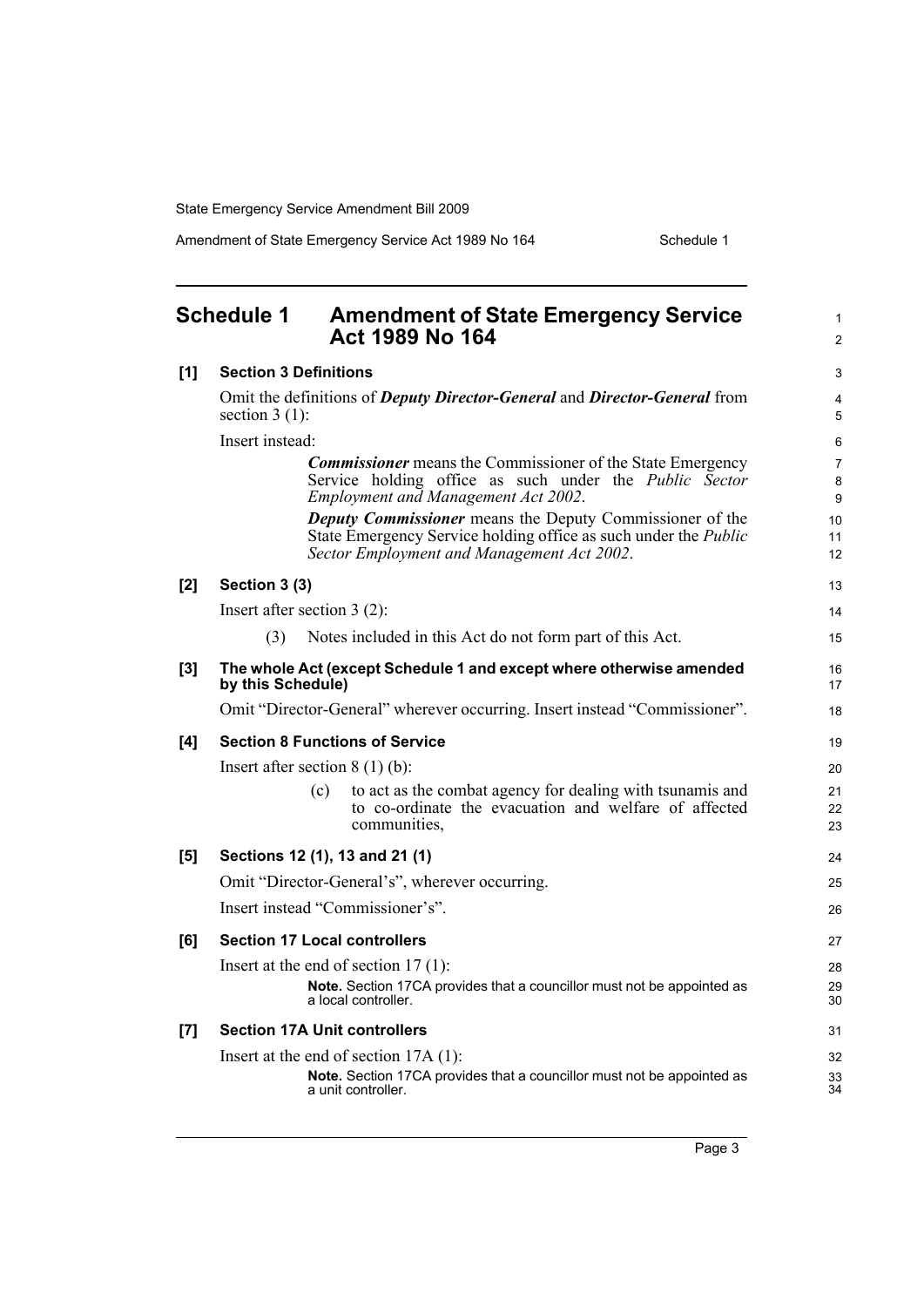| [8]    |                                      |                     | Section 17C Local and unit controller deputies                                                                                                                                                                                                                                                                                                                                 | 1                                |
|--------|--------------------------------------|---------------------|--------------------------------------------------------------------------------------------------------------------------------------------------------------------------------------------------------------------------------------------------------------------------------------------------------------------------------------------------------------------------------|----------------------------------|
|        |                                      |                     | Insert at the end of section 17C:                                                                                                                                                                                                                                                                                                                                              | $\overline{c}$                   |
|        |                                      |                     | Note. Section 17CA provides that a councillor must not be appointed as<br>a deputy to a local controller or unit controller.                                                                                                                                                                                                                                                   | $\sqrt{3}$<br>$\overline{4}$     |
| [9]    |                                      | <b>Section 17CA</b> |                                                                                                                                                                                                                                                                                                                                                                                | 5                                |
|        |                                      |                     | Insert after section 17C:                                                                                                                                                                                                                                                                                                                                                      | 6                                |
|        | <b>17CA</b>                          |                     | Councillors not to be appointed as local controllers, unit<br>controllers or as local or unit controller deputies                                                                                                                                                                                                                                                              | 7<br>8                           |
|        |                                      | (1)                 | A councillor within the meaning of the Local Government Act<br>1993 is not eligible to be appointed as a local controller, unit<br>controller, deputy to a local controller or deputy to a unit<br>controller.                                                                                                                                                                 | 9<br>10<br>11<br>12              |
|        |                                      | (2)                 | Any local controller, unit controller, deputy to a local controller<br>or deputy to a unit controller who becomes a councillor ceases to<br>be such a controller, or deputy to a controller, on a date that is<br>3 months after the date on which his or her election as a<br>councillor takes effect unless the officer otherwise ceases to hold<br>office before that date. | 13<br>14<br>15<br>16<br>17<br>18 |
| $[10]$ |                                      |                     | <b>Section 19 Emergencies to which Part applies</b>                                                                                                                                                                                                                                                                                                                            | 19                               |
|        |                                      |                     | Omit section 19 (a). Insert instead:                                                                                                                                                                                                                                                                                                                                           | 20                               |
|        |                                      |                     | an emergency referred to in section $8(1)(a)$ , (b) or (c)<br>(a)<br>relating to a flood, storm or tsunami, or                                                                                                                                                                                                                                                                 | 21<br>22                         |
| [11]   |                                      |                     | <b>Part 5A State Emergency Service Fund</b>                                                                                                                                                                                                                                                                                                                                    | 23                               |
|        |                                      |                     | Omit "Director-General" wherever occurring. Insert instead "Commissioner".                                                                                                                                                                                                                                                                                                     | 24                               |
| $[12]$ |                                      |                     | Schedule 1 Savings, transitional and other provisions                                                                                                                                                                                                                                                                                                                          | 25                               |
|        | Insert at the end of clause $1(1)$ : |                     |                                                                                                                                                                                                                                                                                                                                                                                |                                  |
|        |                                      |                     | State Emergency Service Amendment Act 2009                                                                                                                                                                                                                                                                                                                                     | 27                               |
|        |                                      |                     |                                                                                                                                                                                                                                                                                                                                                                                |                                  |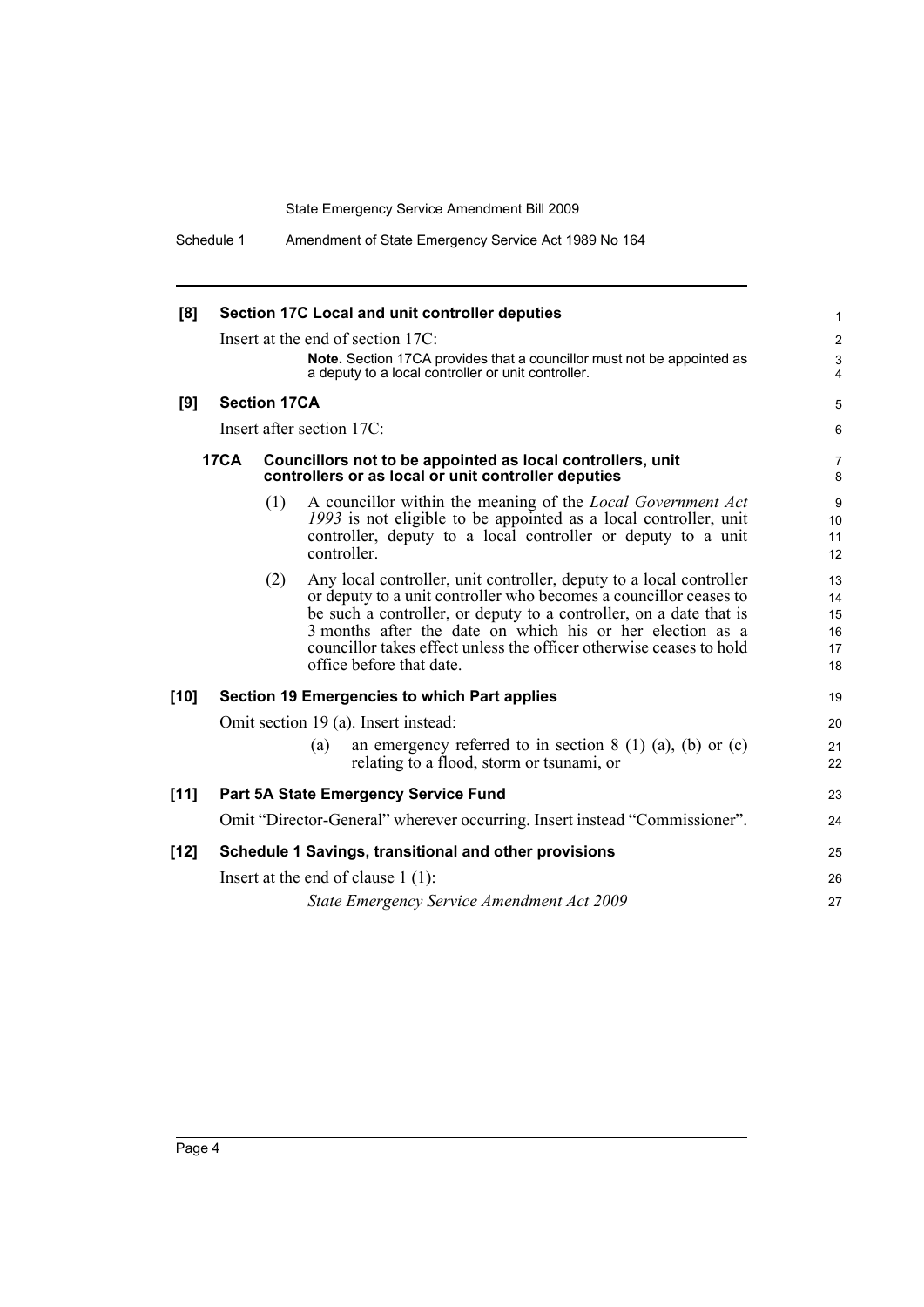Amendment of State Emergency Service Act 1989 No 164 Schedule 1

#### **[13] Schedule 1** Insert at the end of the Schedule with appropriate Part and clause numbering: **Part Provisions consequent on enactment of State Emergency Service Amendment Act 2009 Definition** In this Part: *amending Act* means the *State Emergency Service Amendment Act 2009*. **Local and unit controllers** (1) An amendment made by the amending Act that prevents a person from being eligible for an office does not apply to an appointment to such an office made before the commencement of the amendment. (2) An amendment made by the amending Act that provides for a person to cease to hold an office does not apply to an office that a person holds before the commencement of the amendment. However, the amendment does apply on and from any re-appointment of the person to the office after the commencement of the amendment. **References to Director-General and Deputy Director-General** (1) On and from the commencement of Schedule 1 [1] to the amending Act, a reference in any other Act, or in any instrument made under any Act, or in any other document of any kind, to the Director-General of the State Emergency Service is to be read as a reference to the Commissioner of the State Emergency Service. (2) On and from the commencement of Schedule 1 [1] to the amending Act, a reference in any other Act, or in any instrument made under any Act, or in any other document of any kind, to the Deputy Director-General of the State Emergency Service is to be read as a reference to the Deputy Commissioner of the State Emergency Service. (3) This clause is subject to the regulations. 1 2 3 4 5 6 7 8 **9** 10 11 12 13 14 15 16 17 18 19 20 21 22 23  $24$ 25 26 27 28 29 30 31 32 33